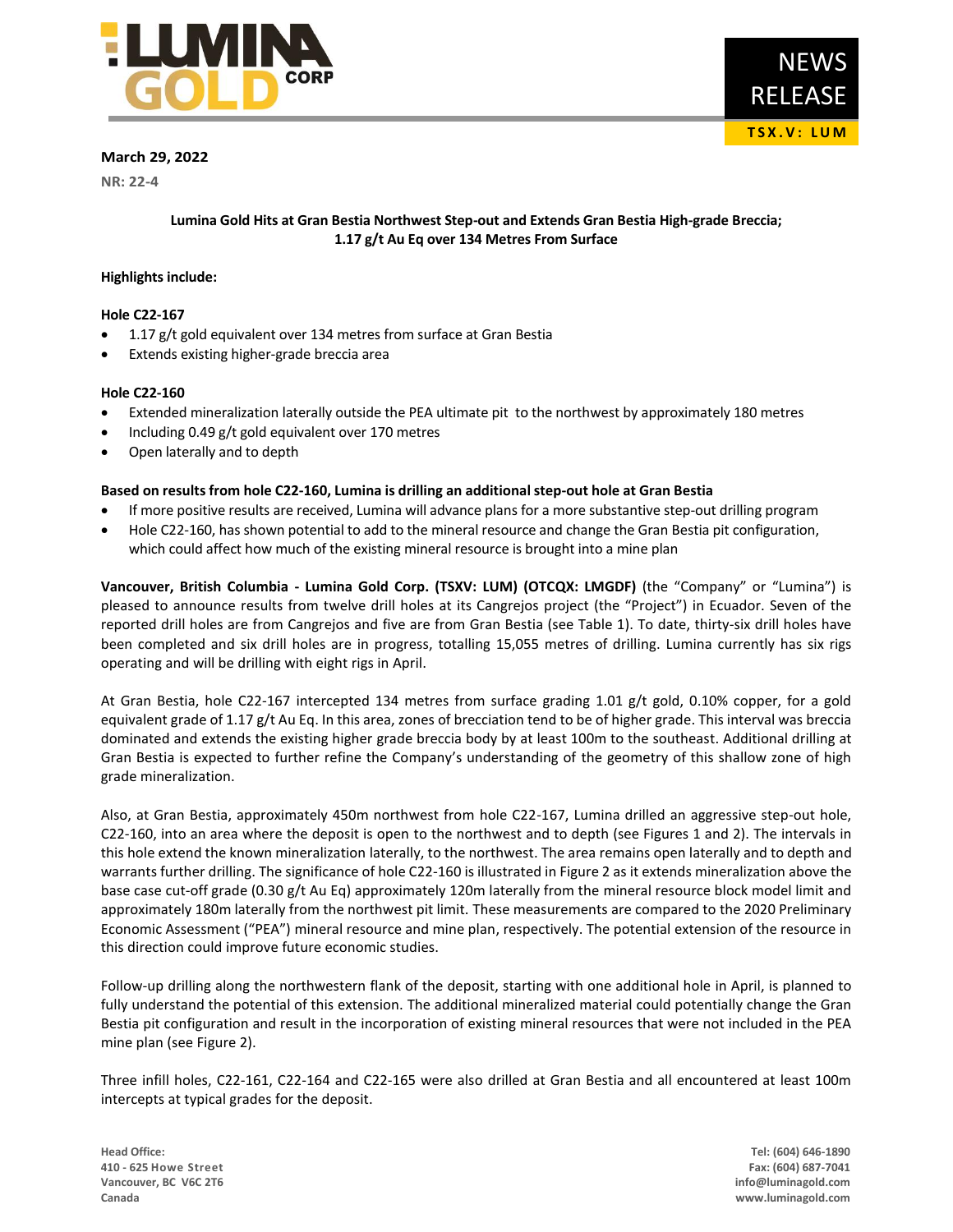At Cangrejos, hole C22-154 was drilled in the central part of the deposit and intercepted 214m from 246m down the hole grading 0.52 g/t gold and 0.11% copper, for 0.70 g/t Au Eq. Hole C22-152 was drilled approximately 300m to the east-northeast of C22-154, close to the northeastern limit of the deposit, and intersected 156m from 4m down the hole grading 0.47 g/t gold and 0.12% copper, for 0.65 g/t Au Eq.

Holes C22-159 and C22-166 were drilled in the southwestern quadrant of the Cangrejos deposit to further delineate the extent of a poorly mineralized dike that had been included in previous deposit modelling. Both holes were collared in this dike, were inclined to the northwest and established its northwest contact.

Hole C22-162 was drilled in the southwest quadrant of Cangrejos, hole C22-163 was drilled in the central area, and C22- 168 was drilled in the northwest quadrant of the deposit. These three holes all returned intervals with grades typical for the Cangrejos deposit.

# **Figure 1. Plan map of drilling at the Cangrejos project including the surface trace of the two ultimate pits from the PEA.**



**Head Office: Tel: (604) 646-1890 410 - 625 Howe Street Fax: (604) 687-7041 Vancouver, BC V6C 2T6 info@luminagold.com Canada www.luminagold.com**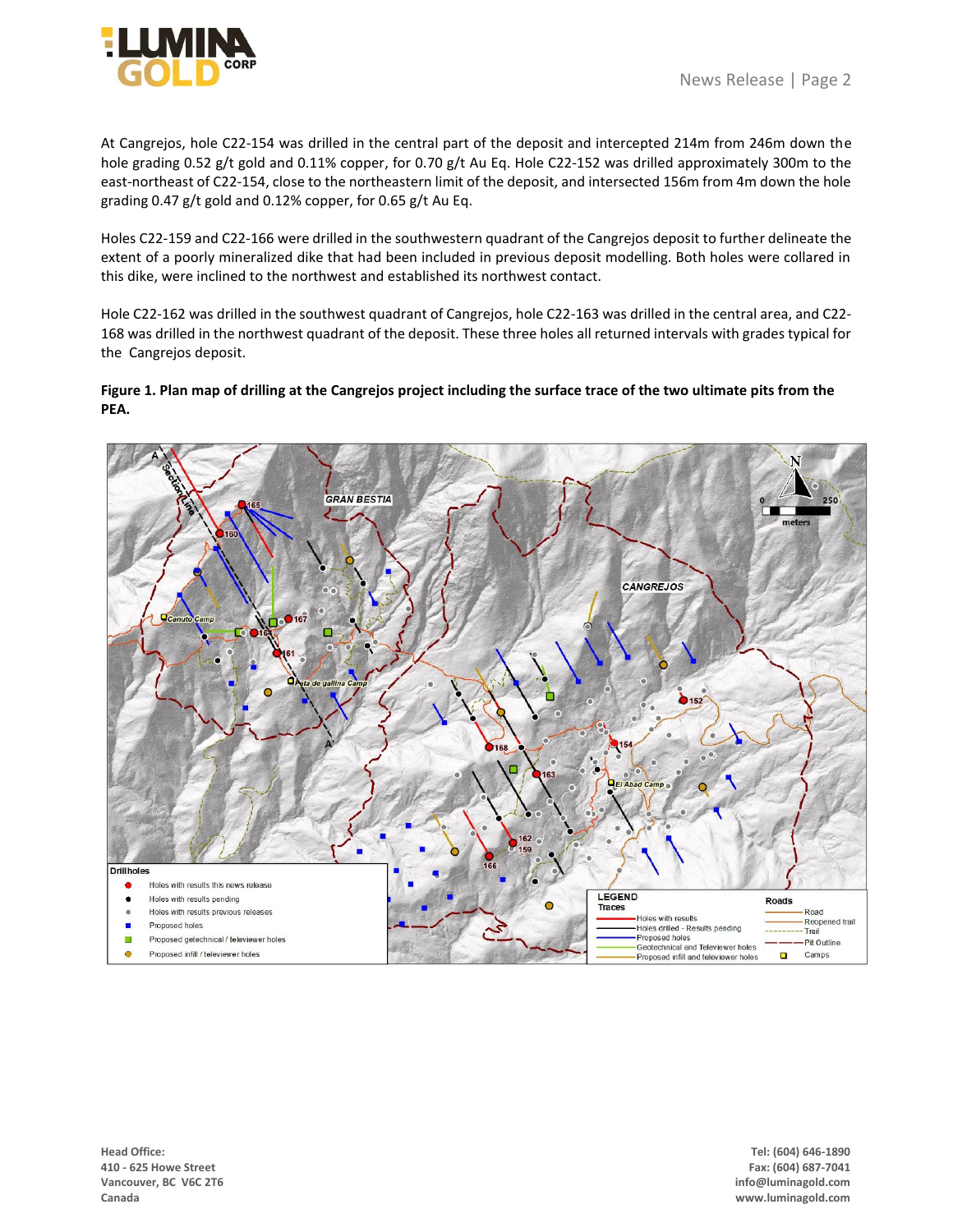



**Figure 2. Drill section A-A' (Figure 1) showing the PEA block model and ultimate pit outline with the trace of hole C22-160.**

# **Table 1: Drill Results**

| <b>Hole</b>          | Deposit /<br>Azimuth / Dip (°) | <b>From</b><br>(m)           | To<br>(m) | <b>Interval</b><br>(m) | Au<br>(g/t) | <b>Cu</b><br>(%) | Au Eq<br>(g/t) | Cu Eq<br>(%) | <b>Total</b><br><b>Depth</b><br>(m) |
|----------------------|--------------------------------|------------------------------|-----------|------------------------|-------------|------------------|----------------|--------------|-------------------------------------|
| $C21-152$            | Cangrejos                      | 4                            | 160       | 156                    | 0.47        | 0.12             | 0.65           | 0.47         | 252                                 |
| Incl.                | 330 °/ -83 °                   | 176                          | 230       | 54                     | 0.31        | 0.10             | 0.46           | 0.34         |                                     |
|                      |                                |                              |           |                        |             |                  |                |              |                                     |
| $C21-154$            | Cangrejos                      | 20                           | 104       | 84                     | 0.31        | 0.05             | 0.39           | 0.28         | 470                                 |
| And                  | $330^\circ / -80^\circ$        | 150                          | 208       | 58                     | 0.24        | 0.01             | 0.27           | 0.19         |                                     |
| And                  |                                | 246                          | 460       | 214                    | 0.52        | 0.11             | 0.70           | 0.51         |                                     |
| And                  |                                | 472                          | 488       | 16                     | 0.21        | 0.09             | 0.35           | 0.26         |                                     |
|                      |                                |                              |           |                        |             |                  |                |              |                                     |
| $C21-159$            | Cangrejos                      | No significant intersections |           |                        |             |                  | 493            |              |                                     |
|                      | $330^\circ$ / -65 $^\circ$     |                              |           |                        |             |                  |                |              |                                     |
|                      |                                |                              |           |                        |             |                  |                |              |                                     |
| C <sub>22</sub> -160 | Gran Bestia                    | 60                           | 230       | 170                    | 0.34        | 0.09             | 0.49           | 0.35         | 599                                 |
| Incl.                | $330^\circ / -50^\circ$        | 118                          | 146       | 28                     | 0.86        | 0.19             | 1.17           | 0.85         |                                     |
| And                  |                                | 246                          | 260       | 14                     | 0.29        | 0.04             | 0.36           | 0.26         |                                     |
| And                  |                                | 440                          | 470       | 30                     | 0.33        | 0.03             | 0.38           | 0.28         |                                     |
| And                  |                                | 540                          | 562       | 22                     | 0.34        | 0.03             | 0.38           | 0.28         |                                     |
|                      |                                |                              |           |                        |             |                  |                |              |                                     |
| $C22-161$            | Gran Bestia                    | 0                            | 136       | 136                    | 0.34        | 0.03             | 0.41           | 0.30         | 369                                 |

**Head Office: Tel: (604) 646-1890 410 - 625 Howe Street Fax: (604) 687-7041 Vancouver, BC V6C 2T6** 

**Canada www.luminagold.com**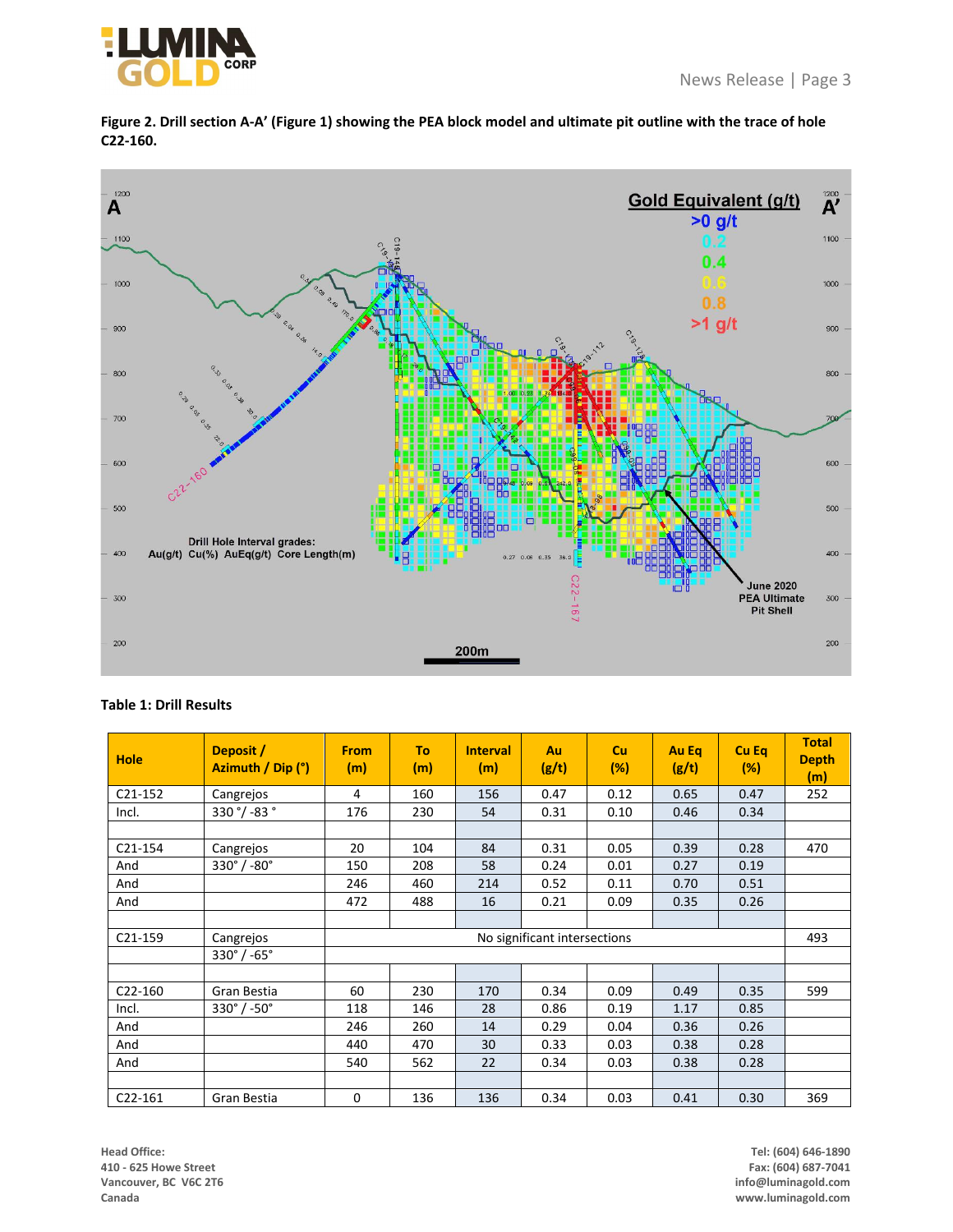

| Incl.   | $150^{\circ}$ / -85 $^{\circ}$ | 0                            | 12  | 12  | 1.14 | 0.07 | 1.50 | 1.09 |     |
|---------|--------------------------------|------------------------------|-----|-----|------|------|------|------|-----|
|         |                                |                              |     |     |      |      |      |      |     |
| C22-162 | Cangrejos                      | 292                          | 308 | 16  | 0.51 | 0.03 | 0.57 | 0.42 | 442 |
| And     | 330°/-81°                      | 372                          | 404 | 32  | 0.21 | 0.01 | 0.23 | 0.17 |     |
|         |                                |                              |     |     |      |      |      |      |     |
| C22-163 | Cangrejos                      | $\overline{2}$               | 82  | 80  | 0.22 | 0.08 | 0.37 | 0.27 | 557 |
| And     | 330°/-50°                      | 308                          | 512 | 204 | 0.49 | 0.07 | 0.61 | 0.45 |     |
|         |                                |                              |     |     |      |      |      |      |     |
| C22-164 | Gran Bestia                    | 0                            | 369 | 369 | 0.50 | 0.12 | 0.67 | 0.49 | 369 |
|         | na / -90°                      |                              |     |     |      |      |      |      |     |
|         |                                |                              |     |     |      |      |      |      |     |
| C22-165 | Gran Bestia                    | 22                           | 56  | 34  | 0.43 | 0.05 | 0.53 | 0.39 | 357 |
| And     | $142^{\circ}$ / -60 $^{\circ}$ | 72                           | 90  | 18  | 0.28 | 0.04 | 0.35 | 0.25 |     |
| And     |                                | 130                          | 152 | 22  | 0.27 | 0.02 | 0.30 | 0.22 |     |
| And     |                                | 164                          | 298 | 134 | 0.30 | 0.05 | 0.39 | 0.28 |     |
|         |                                |                              |     |     |      |      |      |      |     |
| C21-166 | Cangrejos                      | No significant intersections |     |     |      |      |      |      | 381 |
|         | $330^{\circ}$ / -61 $^{\circ}$ |                              |     |     |      |      |      |      |     |
|         |                                |                              |     |     |      |      |      |      |     |
| C22-167 | Gran Bestia                    | 0                            | 134 | 134 | 1.01 | 0.10 | 1.17 | 0.85 | 454 |
| And     | na / -90°                      | 146                          | 388 | 242 | 0.49 | 0.10 | 0.63 | 0.46 |     |
| Incl.   |                                | 226                          | 246 | 20  | 1.90 | 0.19 | 2.19 | 1.59 |     |
| And     |                                | 414                          | 450 | 36  | 0.27 | 0.06 | 0.35 | 0.26 |     |
|         |                                |                              |     |     |      |      |      |      |     |
| C22-168 | Cangrejos                      | 0                            | 38  | 38  | 0.35 | 0.03 | 0.43 | 0.32 | 408 |
| And     | $330^{\circ}$ / -71 $^{\circ}$ | 70                           | 80  | 10  | 0.30 | 0.03 | 0.35 | 0.26 |     |
| And     |                                | 280                          | 304 | 24  | 0.26 | 0.11 | 0.43 | 0.31 |     |
| And     |                                | 318                          | 340 | 22  | 0.27 | 0.04 | 0.33 | 0.24 |     |

*Note: Intervals in the reported holes are calculated using a cut-off of 0.2 g/t Au with maximum internal dilution of ten continuous metres. Sampling is done in consistent, continuous 2-metre intervals. The highest gold value used in the reported weighted averages is 12.50 g/t Au. In addition to the above results there were multiple intercepts of lower-grade material in the drill holes. Equivalent values were calculated using Gold equivalent values were calculated using the following prices: a gold price of US\$1,500 per ounce, a copper price of US\$3.00 per pound, a molybdenum price of US\$7.00 per pound and a silver price of US\$18.00 per ounce.*

## **Quality Assurance**

All Lumina sample assay results have been independently monitored through a quality control / quality assurance ("QA/QC") program that includes the insertion of blind standards, blanks and pulp and reject duplicate samples. Logging and sampling are completed at Lumina's secure facility located at the Cangrejos Project. Drill core is sawn in half on site and half drill-core samples are securely transported to either Bureau Veritas Labs' (BV) or ALS Labs' ("ALS") sample preparation facilities in Quito, Ecuador. Sample pulps are sent to BV's or ALS' chemical labs in Lima, Peru for analysis. Gold content is determined by fire assay of a 30 gram charge with total copper content determined by four-acid digestion with ICP finish. Both labs are independent from Lumina.

Lumina is not aware of any drilling, sampling, recovery or other factors that could materially affect the accuracy or reliability of the data referred to herein.

## **Qualified Persons**

Leo Hathaway, P.Geo., Senior Vice President of Lumina and the Qualified Person as defined by National Instrument 43- 101 - Standards of Disclosure for Mineral Projects for the Cangrejos Project has reviewed, verified and approved the contents of this news release and has verified the data underlying the contents of this news release.

**Head Office: Tel: (604) 646-1890 410 - 625 Howe Street Fax: (604) 687-7041 Vancouver, BC V6C 2T6 info@luminagold.com Canada www.luminagold.com**